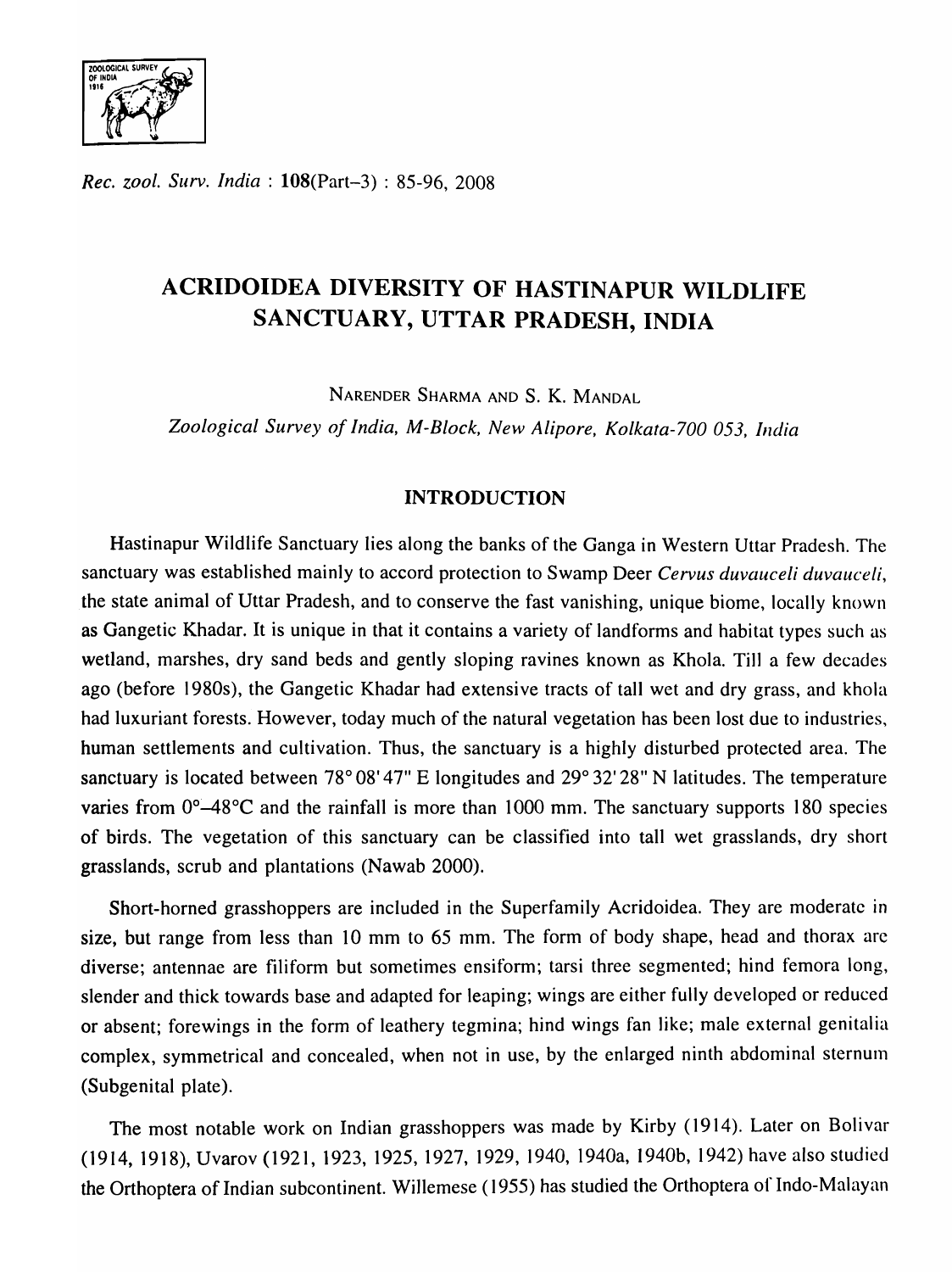region. Later on Henry (1940), Dirsh (1954, 1958), Dirsh & Uvarov (1953), Banerjee and Kevan (1960), Hollis (1965, 1968, 1971, 1975), Mason (1973) and Ritchie (1981, 1982) have taxonomically treated several genera. Tandon (1975, 1976) and Tandon & Shishodia (1969, 1976, 1977) have studied Indian grasshoppers from different states. Shishodia & Hazra (1985, 1986) have studied the Acridoidea fauna of Silent Valley (Kerala), and Namdhapa (Arunachal) Pradesh. Bhowmik (1986) gave an account of the Acridoidea Fauna of West-Bengal, specially of North-Bengal. Further, Hazra *et. al.* (1993) have studied Acridoidea Fauna of West-Bengal.

The present paper deals with 25 species belonging to 2 families and 21 genera. All the species are reported from the sanctuary for the first time. Classification followed here is according to Uvarov (1966).

ABBREVIATIONS USED: Coll.- Name of the Collector,  $ex(s)$  - Number of example (s).

## SYSTEMATIC ACCOUNT

Order ORTHOPTERA Superfamily ACRIDOIDEA Family PYRGOMORPHIDAE Genus 1. *Chrotogonus* Serville, 1839

*1836. Ommexecha trachypterus* Blanchard, *Annis. Soc. ent. France,S: 618.* 

*1959. Chrotogonus (Chr.) trachypterus trachypterus* : Kevan, *Publcoes cult. Co. Diam. Angola,* no. 43 : 147.

*1. Chrotogous (Chr.) trachypterus trachypterus* (Blanchard)

*Material examined:* 3 exs., 1 I .ix.2005, 4 exs., 15.ix.2005, Hastinapur Range, CoIl. N. Sharma; 6 exs., 17.ix.2005, Dhanora Range, ColI. N. Sharma.

*Distribution:* INDIA: Uttar Pradesh, Andhra Pradesh, Bihar, Goa, Himachal Pradesh, Karnataka, Kerala, South east of Maharastra, Madhaya Pradesh, Orissa, Tamil Nadu, and West Bengal.

*Elsewhere:* Sri Lanaka, Bangladesh and Pakistan.

*Remarks* : In general, it is widely distributed in the northern part of India. It is found on dry conditions on bare ground habitat and is a pest of various types of crops.

Genus 2. *Atractomorpha* Saussure, 1861

*2. Atractomorpha crenulata* (Fabricius)

*1793. Truxalis crenulata* Fabricius, *Ent. Syst.,* 2 : 28.

*1969. Atractomorpha crenulata* : Kevan and Chen, *Zool.* 1. *Linn. Soc.,* 48 : 187.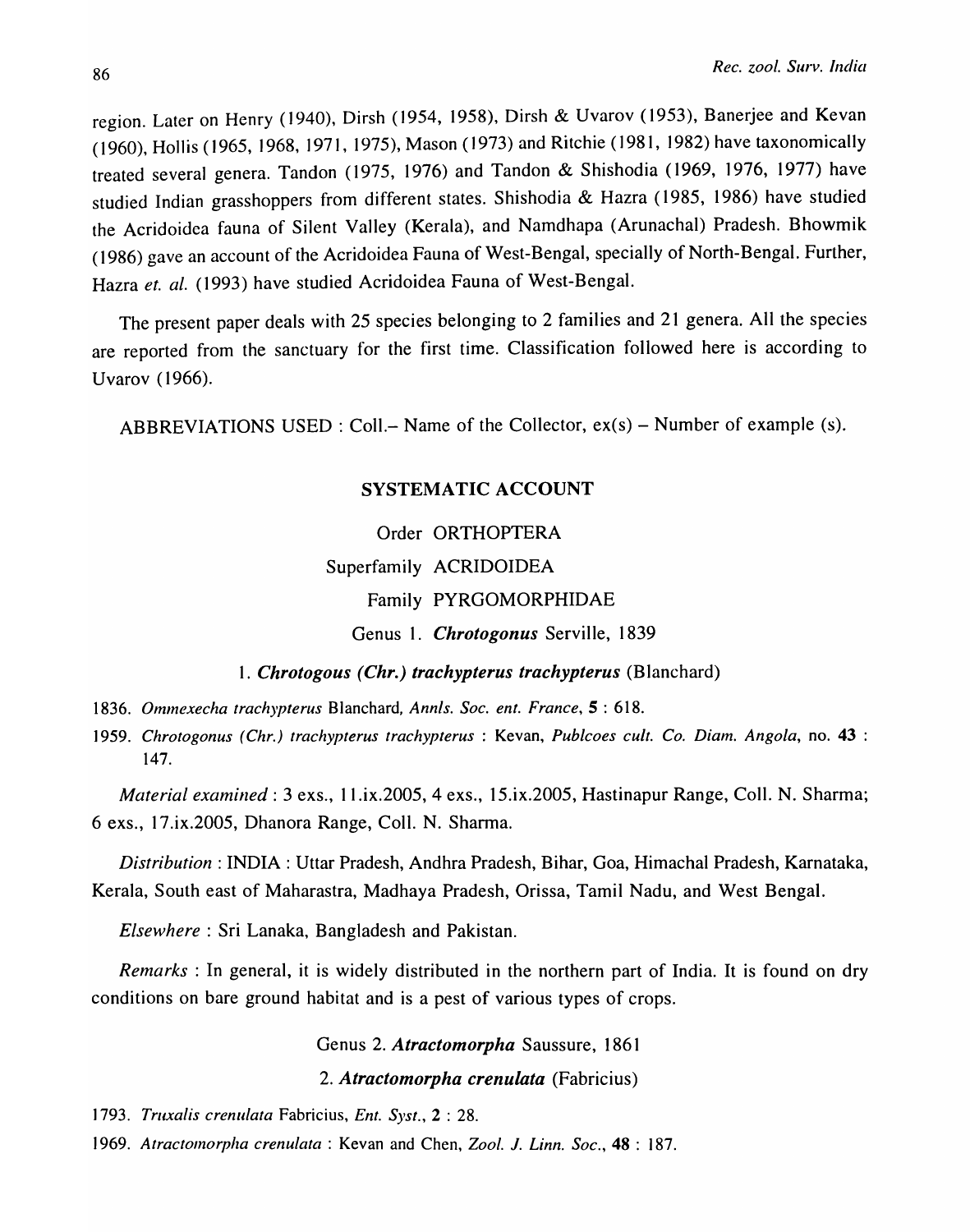*Material examined*: 6 exs., 10.ix.2005, 4 exs., 11.ix.2005, Hastinapur Range, Coll. N. Sharma; 5 exs., 17.ix.2005, Dhanora Range, ColI. N. Sharma.

*Distribution* : INDIA : Uttar Pardesh, Andaman & Nicobar, Andhra Pradesh, Bihar, Goa, Himachal Pradesh, Jammu & Kashmir, Karnataka, Kerala, Lakshadweep, Madhaya Pradesh, Orissa, Rajasthan, Tamil Nadu, West Bengal.

*Elsewhere* : Bangladesh, Malaya, Myanmar, Pakistan, Sri Lanka, N. Sumatra, Thailand and S. Vietnam.

### *3. Atractomorpha burri* Bolivar

*1905. Atractomorpha burri* Bolivar, *Bo!. Soc. Espan. list. nat.,* 5 : 197, 203.

*1969. Atractomorpha burri* : Kevan and Chen, *Zoo* I. *J. Linn. Soc.,* 48 : 158, 160, 193.

*Material examined: 1 ex., 11.ix.2005, 2exs., 15.ix.2005, Hastinapur Range, Coll. N. Sharma:* 2 exs., 13.ix.2005, Sukartal, CoIl. N. Sharma.

*Distribution:* INDIA: Uttar Pradesh, Arunachal Pradesh, West Bengal.

*Elsewhere:* Bhutan, Bangladesh, Malaya to Indo-China.

*Remarks:* The species is a new record from Uttar Pradesh. Hazra *et al.* (1993) while studying the fauna of West Bengal, has mentioned that no specimens of this species was found in the recent collections. However, a few examples collected earlier from Kurseong in Darjiling district were studied.

### Genus 3. *Pyrgomorpha* Serville, 1839

### *4. Pyrgomorpha conica* (Olivier)

*1791. Acrydium conicum* Olivier, *Encycl. Meth. Ins.,* 6 : 230.

*1914. Pyrgomorpha conica* : Kirby, *Fauna British India, Orthoptera* (Acridiidae) : 175.

*Material examined:* 2 ex., Il.ix.2005, 2exs., 15.ix.2005, Hastinapur Range, ColI. N. Sharma; 14 exs., 13.ix.2005, Sukartal, ColI. N. Sharma.

*Distribution:* INDIA: Uttar Pradesh, Karnataka, Rajasthan, West Bengal.

*Elsewhere:* N & W Africa, W. Asia, S. Europe.

*Remarks:* The species is a new record from Uttar Pradesh.

#### Genus 4. *Poecilocerus* Serville, 1831

## S. *Poecilocerus pictus* Fabricius

*1775. Poecilocerus pictus* Fabricius, *Syst. Ent.,* p. 289.

*1831. Poecilocerus sonneeratii,* Serville, *Ann. Sci. Nat.* xxxii, 1831, p. 276.

*1966. Poecilocerus pictus* : *Akbar, Sind. Vniv. Sci. Res. Journal,* : 1.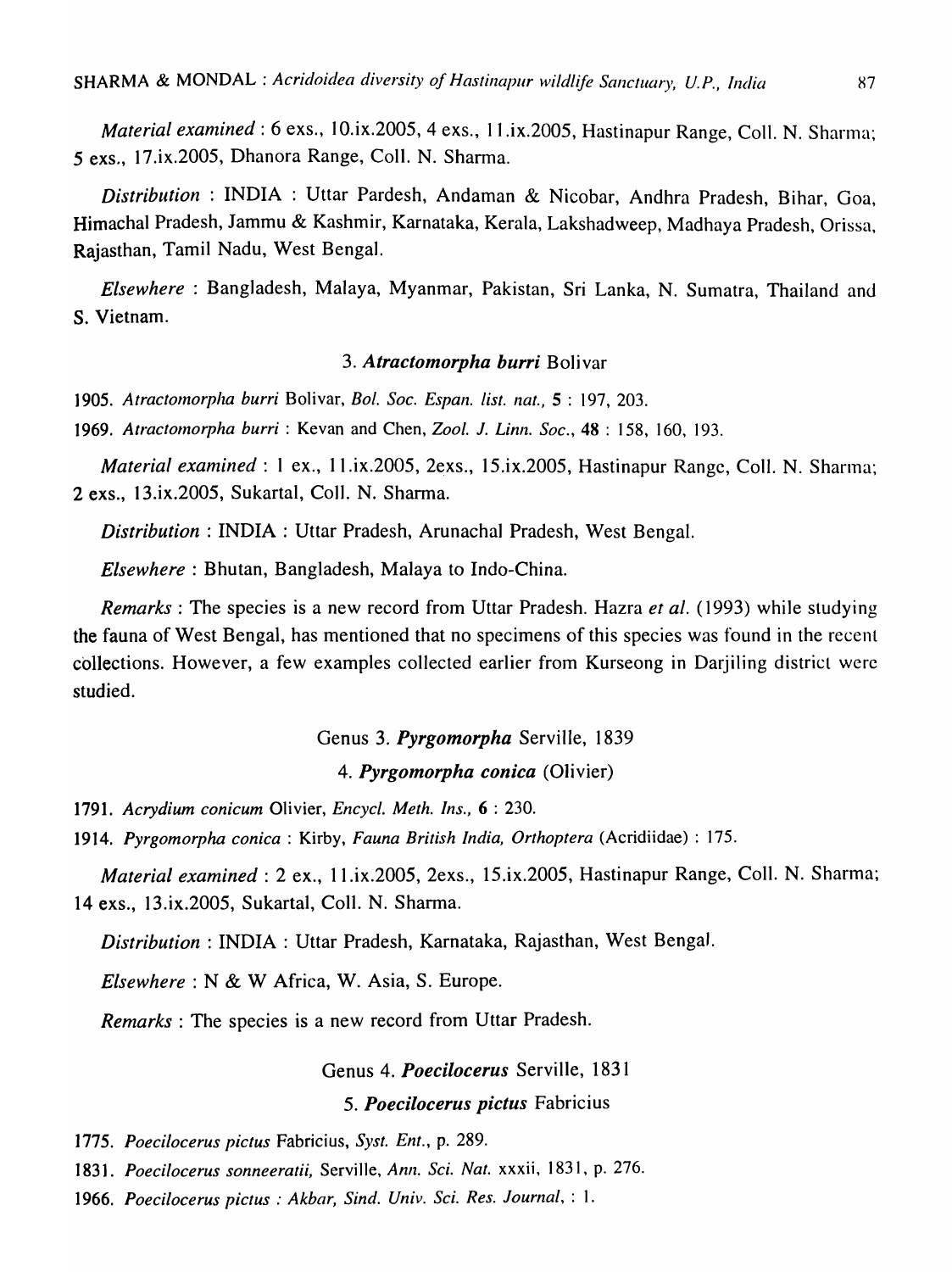*Material examined* : 4 exs., 13.ix.2005, Sukartal, Coll. N. Sharma.

*Distribution:* INDIA: Uttar Pradesh, Tamil Nadu.

*Elsewhere:* Baluchistan, Pakistan.

*Remarks*: The species could be collected from Sukartal only.

Family ACRIDIDAE

Subfamily HEMIACRIDINAE

Genus S. *Spathosternum* Krauss, 1877

6. Spathosternum pr. prasiniferum *(Walker)* 

1871. *Heteracris* (?) *prasinifera* Walker, *Cat. Derm. Salt. Brit. Mus.,* 5 Suppl., : 65.

*1936. Spathosternum prasiniferum prasiniferum* : Tinkham, *Lingman. Sci. Journ. Canton,* 15 : 51.

*Material examined: 10 exs., 10.ix.2005, 4 exs., 11.ix.2005, 4 exs. 14.ix.2005, 5 exs. 15.ix.2005,* Hastinapur Range, ColI. N. Sharma; 3 exs., 17.ix.2005, Dhanora Range, ColI. N. Sharma; 4 cxs., 13.ix.2005, Sukartal, ColI. N. Sharma.

*Distribution:* INDIA: Uttar Ptradesh, Andhra Pradesh, Arunachal Pradesh, Bihar, Goa, Himachal Pradesh, Jammu & Kashmir, Karnataka, Madhaya Pradesh, Kerala, Maharastra, Orissa, Rajasthan,Tamil Nadu.

*Elsewhere:* Myanmar, S.E.China, Thailand and Vietnam.

*Remarks* : The species occurs almost throughout India and is associated with the grassy habitats.

Genus 6. *Hieroglyphus* Krauss, 1877

#### *7. Hieroglyphus nigrorepletus* Bolivar

*1912. Hieroglyphus nigrorepletus* Bolivar, *Trab. Mus. Cienc. nat. Madr.,* no. 6 : 56.

*1973. Hieroglyphus nigrorepletus* : Mason, *Bull. Brit. Mus. nat. Hist.* (Ent.), 28(7) : 526.

*Material examined* : 2 exs., 10.ix.2005, 2 exs., 11.ix.2005, 1ex. 14.ix.2005, 1ex. 15.ix.2005, Hastinapur Range, ColI. N. Sharma.

*Distribution:* INDIA: Uttar Pradesh, Assam, Bihar, Kashmir, Karnataka, Maharastra, Orissa, Punjab, West Bengal.

*Elsewhere:* Bangladesh and Pakistan.

*Remarks* : It is a serious pest of paddy.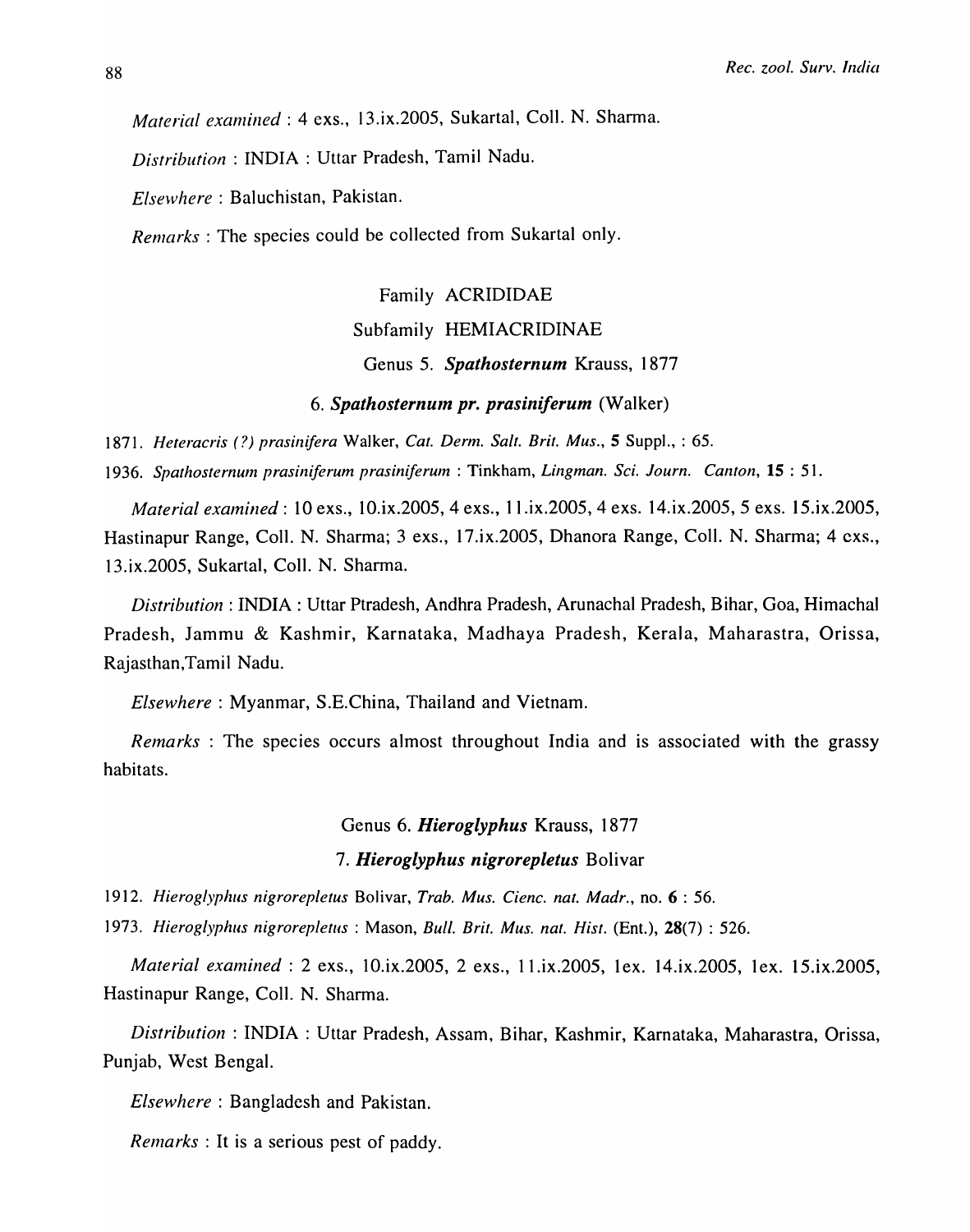Subfamily OXYINAE

Genus 7. *Oxya* Serville, 1831

*8. Oxya fuscovittata* (Marschall)

*1836. Gryllils fuscovittatus* Marschall, *Annis. Wien. Mus. Naturg.,* 1 : 211.

*1971. Oxya fuscovittata* : Hollis, *Bull. Brit. Mus. nat. Hist.* (Ent.), 26(7) : 289.

*Material examined* : 2 exs., 10.ix.2005, 3exs., 11.ix.2005, 2 exs. 14.ix.2005, 4exs. 15.ix.2005, Hastinapur Range, Coll. N. Sharma.

*Distribution:* INDIA: Uttar Pradesh, Andhra Pradesh, Rajasthan, Madhya Pradesh, Jammu & Kashmir, Orissa, West Bengal.

*Elsewhere:* Afghanistan, Pakistan, USSR (South West).

*Remarks:* In the sanctuary area, the species is associated with the paddy and grass adjoining the cultivated fields.

## *9. Oxya hyla hyla* Serville

*1831. Oxya hyla* Serville, *Annis. Sci. nat.* (zool), 22 : 287.

*1971. Oxya hyla hyla* : HoJJis, *Bull. Brit. Mus. nat. Hist.* (Ent.), 26(7) : 282.

*Material examined* : 3 exs., 10.ix.2005, 4 exs., 11.ix.2005, 3exs. 14.ix.2005, 5exs., 15. ix.2005, Hastinapur Range, Coll. N. Sharma.

*Distribution:* INDIA: Uttar Pradesh, Andhra Pradesh, Arunachal Pradesh, Assam, Bihar, Goa, Himachal Pradesh, Karnataka, Madhya Pradesh, Meghalaya, Orissa, Rajasthan, Tamil Nadu, Tripura, and West Bengal.

*Elsewhere* : Africa, Afghanistan, Bangladesh, Madagascar, Nepal, Pakistan, Persia and Sri Lanka.

### Subfamily EYEPREPOCNEMIDINAE

Genus 8. *Choreodocus* Bolivar, 1914

### *10. Choreodocus illustris* (Walker)

1870. Heteracris illustris Walker, Cat. Derm., Salt. Brit. Mus., 4: 622, 623.

*1921. Choreodocus illustris* : Uvarov, *Trans. R. ent. Soc. London,* 69(1 & 2) : 109.

*Material examined: 2 exs., 10.ix.2005, 2 exs., 11.ix.2005, 1ex. 14.ix.2005, 2exs. 15.ix.2005,* Hastinapur Range, Coll. N. Sharma; 2 exs., 13.ix.2005, Sukartal, Coll. N. Sharma.

*Distribution:* INDIA: Uttar Pradesh, Uttaranchal, Himachal Pradesh and Tamil Nadu.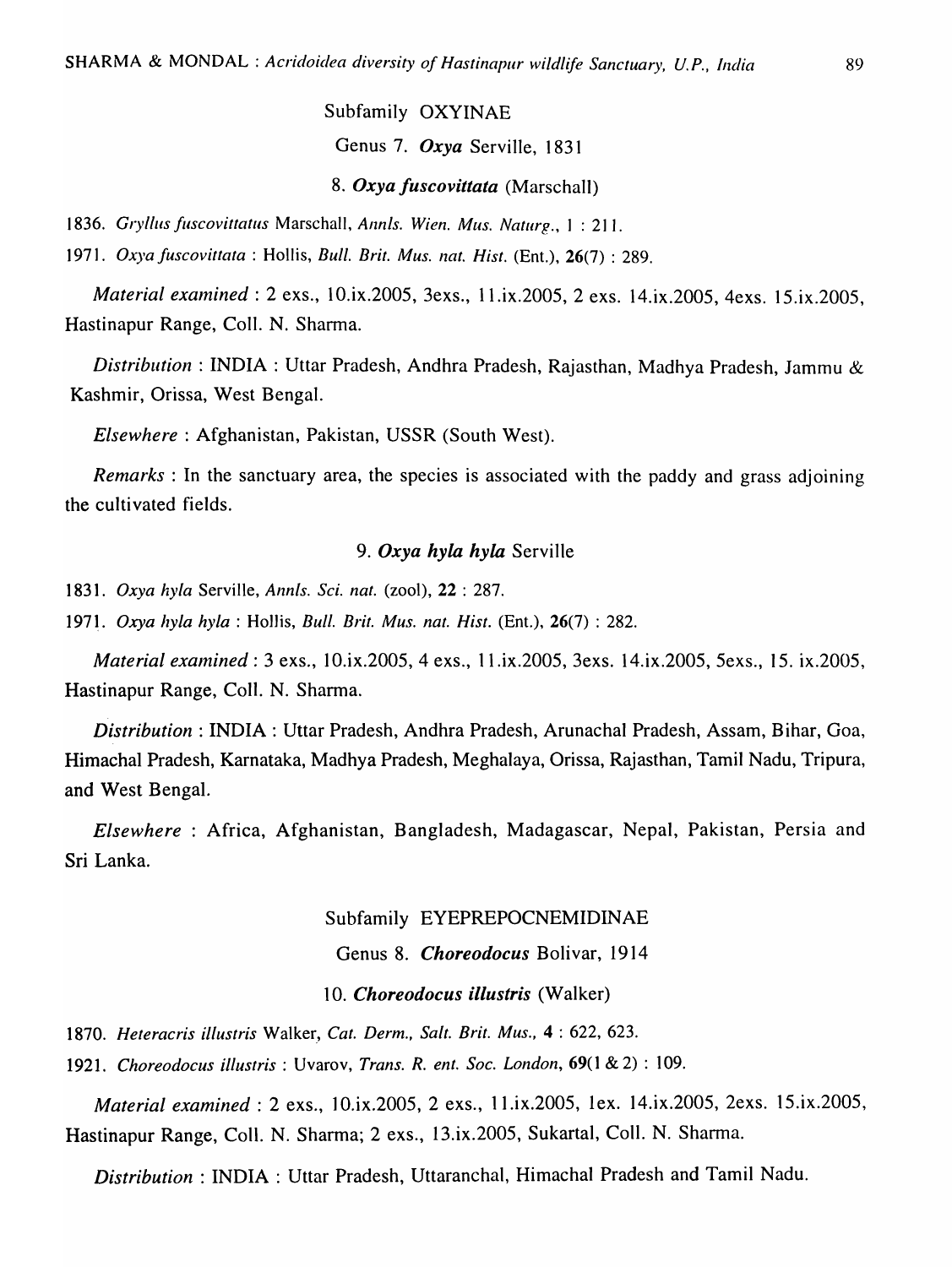### *11. Choreodocus robustus* (Serville)

- 1839. Acridium robustus Serville, *Ins. Orth.*, 647.
- *1921. Choreodocus robustus* : Uvarov, *Trans. ent. Soc. Lond.,* (69) : 109.

*Material examined:* 2 exs., 10.ix.2005, lex., Il.ix.2005, 3 ex. 14.ix.2005, 2exs. 15.ix.2005, Hastinapur Range, ColI. N. Sharma; 4 exs., 13.ix.2005, Sukartal, ColI. N. Sharma.

*Distribution:* INDIA: Uttar Pradesh, Arunachal Pradesh, Assam, West Bengal.

*Elsewhere:* Bangladesh.

*Remarks* : The species is a new record from Uttar Pradesh.

#### Subfamily CATANTOPINAE

Genus 9. *Catantops* Schaum, 1853

#### *12. Catantops pinguis innotabilis* (Walker)

*1870. Acridium innotabile* Walker, *Cat. Derm. Salt. Brit. Mus.,* 4 : 629.

*1953. Catantops pinguis innotabilis* : Dirsh and Uvarov, *Tijdsch. Ent.,* 96(3) : 233.

*Material examined:* 6 exs., 10.ix.2005, 4 exs., 11 .ix.2005, 3exs. J 4.ix.2005, 4exs. 15.ix.2005, Hastinapur Range, CoIl. N. Sharma; 8 exs., 17.ix.2005, Dhanora Range, ColI. N. Sharma; 5 exs., 13.ix.2005, Sukartal, ColI. N. Sharma.

*Distribution* : INDIA: Uttar Pradesh, Arunachal Pradesh, Assam, Himachal Pradesh, Kerala, Orissa, Tamil Nadu.

*Elsewhere* : Myanmar, Java, Malaya, New Guinea, Philippines, Sri Lanka, Sumatra, Yunan and Thailand.

Genus 10. *Xenocatantops* Dirsh and Uvarov, 1953

13. *Xenocatantops humilis humilis* (Serville)

*1839. Acridium humile* Serville, *Ins. Orth.,* : 662.

*1953. Xenocatantops humilis humilis* : Dirsh, & Uvarov, *Tijdschr. Ent.,* 96 : 237.

*Material examined:* 2 exs., 10.ix.2005, 2 exs. 14.ix.2005, 3exs. 15.ix.2005, Hastinapur Range, ColI. N. Sharma; 1 exs., 17.ix.2005, Dhanora Range, ColI. N. Sharma; 2 exs., 13.ix.2005, SukartaI, ColI. N. Sharma.

*Distribution* : INDIA : Uttar Pradesh, Andaman and Nicobar Islandas, Arunachal Pradesh, Assam, Bihar, Himachal Pradesh, Kerala, Madhya Pradesh, Maharastra, Manipur, MeghaIaya, Mizoram, Tamil Nadu, and West Bengal.

*Elsewhere* : Bangladesh, Borneo, Indo-China, Lombock, Malaya, Myanmar, New ·Guinea, Philippines, Sri Lanka, Sumatra, Thailand, S. Tibet, Vietnam and Yunan.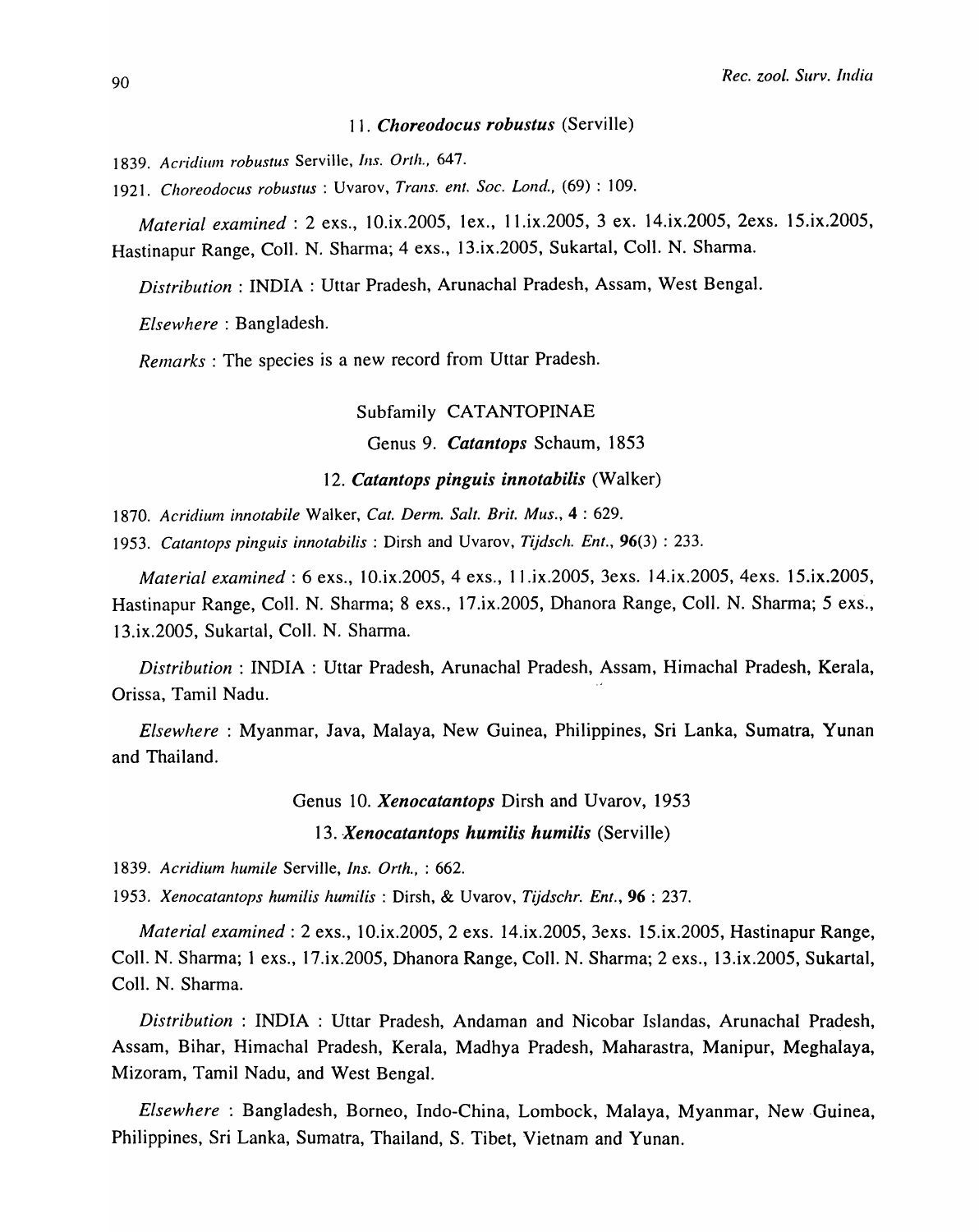# Genus 11. *Stenocatantops* Dirsh & Uvarov, 1953 *14. Stenocatantops splendens* (Thunberg)

*1815. Gryl/us splendens* Thunberg, *Mem. Acad. Sci. St. Peterb.,* 5 : 236.

*1953. Stenocatantops splendens* : Dirsh, & Uvarov, *Tijdschr. Ent.,* 96 : 237.

*Material examined* : 1 exs., 11.ix.2005, 2 exs. 14.ix.2005, Hastinapur Range, Coll. N. Sharma; 4 exs., 13.ix.2005, Sukartal, ColI. N. Sharma.

*Distribution* : INDIA : Uttar Pradesh, Andaman and Nicobar Islandas, Arunachal Pradesh, Assam, Bihar, Delhi, Kerala, Madhya Pradesh, Maharastra, Orissa, Tamil Nadu, West Bengal.

*Elsewhere:* China, Myanmar, Nepal, Korea, Hainan, Philippines, Sumatra, Java, Taiwan, Vietnam.

## Subfamily CYRTACANTHACRIDINAE

## Genus 12. *Cyrtacanthacris* Walker, 1870

*15. Cyrtacanthacris tatarica* (Linnaeus)

*1758. Gryllus locusta tataricus* L.innaeus, *Systema Naturae (lO'h ed.)* : 432.

*1923. Cyrtacanthacris tatarica* : Uvarov, *Bull. Ent. Res.,* **14** : 39.

*Material examined:* 1 ex., 13.ix.2005, Sukartal, CoIl. N. Sharma.

*Distribution:* INDIA: Uttar Pradesh, Andhra Pradesh, Assam, Bihar, Delhi, Haryana, Himachal Pradesh, Jammu and Kashmir, Karnataka, Kerala, Maharastra, Manipur, Orissa, Rajasthan, Tamil Nadu, Uttaranchal, West Bengal.

*Elsewhere* : Africa (except North Africa) and Sahara, Hainan, Madagascar, Phillipines, Seychelles, Sri Lanka, Sumatra and Thailand.

> Subfamily ACRIDINAE Genus 13. *Acrida* Linnaeus, 1758

*16. Acrida exaltata* (Walker)

*1859. Truxalis exaltata* Walker, *Ann. Mag. nat. Hist.,* 4(3) : 222.

*1954. Acrida exaltata* : Dirsh, *Bull. Soc. Fouad Ent.,* 38 : 149.

*Material examined:* 1 ex., 10.ix.2005, 6 exs., ll.ix.2005, 2ex. 14.ix.2005, 2exs. 15.ix.2005, Hastinapur Range, ColI. N. Sharma; 4 exs., 13.ix.2005, Sukartal, ColI. N. Sharma.

*Distribution* : INDIA (Throughout India).

*Elsewhere* : Afghanistan, Aden, Arabia, Bangladesh, S.E. Iran, Nepal, Pakistan, Sri Lanka, S.E.Tibet and Yemen.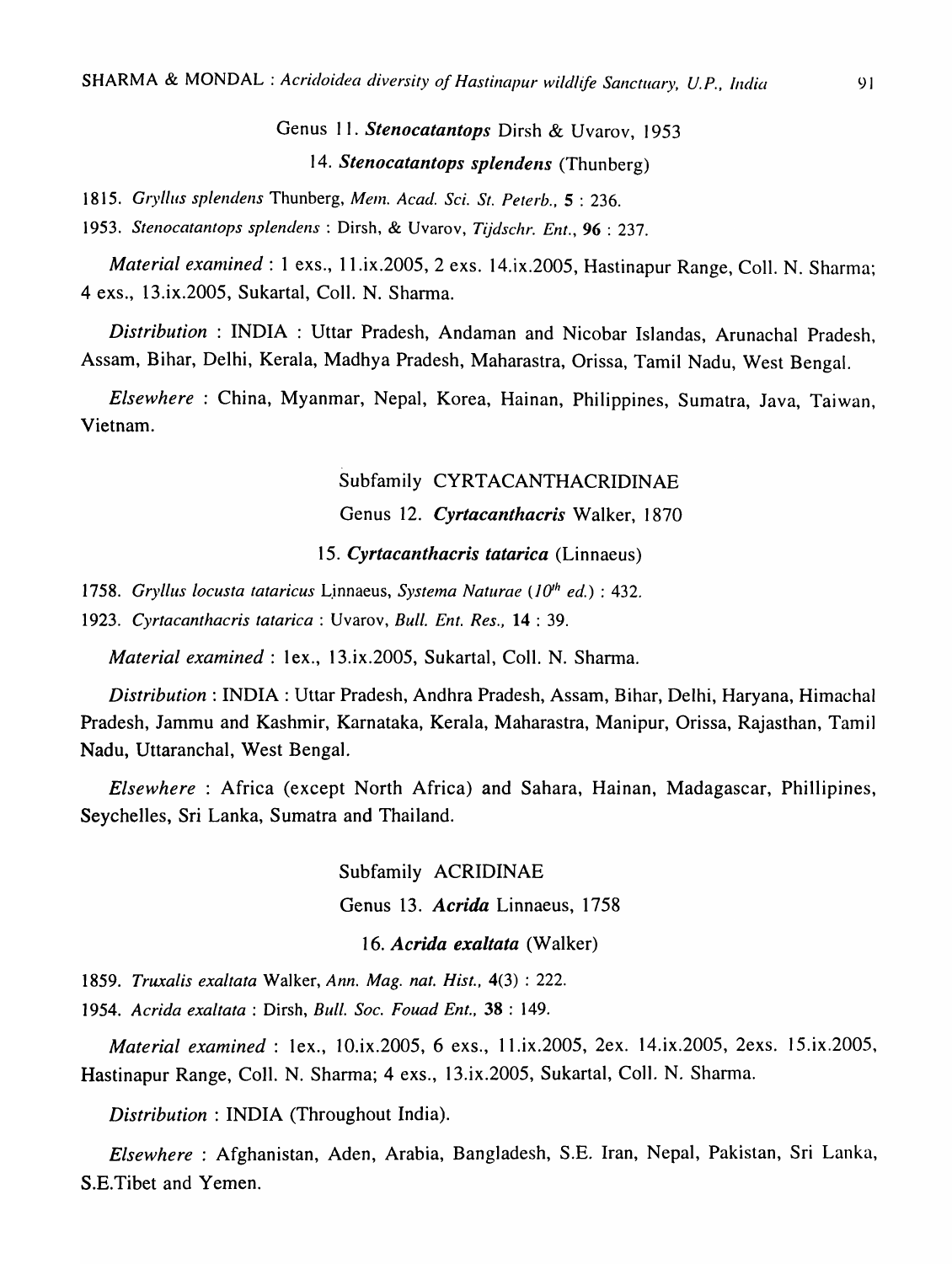## Genus 14. *Phlaeoba* Stål, 1860 *17. Phlaeoba infumata* Brunner

*1893. Ph/aeoba infumata* Brunner, *Annali Mus. civ. Stor. Nat. Giacomo Doria,* 33 : 124.

*]914. Plzlaeoba iJumata* : Kirby, *Fauna Brit. India, Orthopt.* (Acriddae) : 103.

*Material examined* : 2exs., 10.ix.2005, 1ex., 11.ix.2005, 2exs.2.ix.2005, 1ex. 15.ix.2005, Hastinapur Range, ColI. N. Sharma; 3 exs., 13.ix.200S, Sukartal, ColI. N. Shanna.

*Distribution:* INDIA (Widely distributed).

*Elsewhere:* S. China, Malacca, Myanmar, E. Nepal.

Genus IS. *Ceracris* Walker, 1870 *18. Ceracris striata* (Brunner)

*1989. Ceracris fasciata* Ingrisch, *Spixiana,* 11(3) : 235.

*Material examined:* 2 exs., 10.ix.200S, S exs., 1 1.ix.200S, S exs. 14.ix.200S, 2exs. lS.ix.200S, Hastinapur Range, ColI. N. Sharma; 2 exs., 13.ix.200S, Sukartal, CoIl. N. Sharma.

*Distribution:* INDIA: Uttar Pradesh, Uttaranchal, Tripura.

*Elsewhere:* S. Chaina, Myanmar and Thailand.

*Remarks:* It is newly recorded from Uttar Pradesh.

# Genus 16. *Perella* Bolivar, 1914

## 19. Perella insignis Bolivar

*1914. Perella insignis* Bolivar, *Trab. Mus. Cienc. nat. Madr., Madrid,* 20 : 87

*Material examined:* 2 exs., 14.ix.200S, Hastinapur Range, ColI. N. Shanna.

*Distribution:* INDIA: Uttar Pradesh, West Bengal.

*Remarks:* The species is endemic to India and is newly recorded from Uttar Pradesh. It is a rare species.

Subfamily GOMPHOCERINAE

Genus 17. *Dnopherula* Karsch, 1896

Subgenus *Aulacobothrus* Bolivar, 1902

*20. Dnopherula (Aulacobothrus) luteipes* (Walker)

*1871. Stenobothrus luteipes* Walker, *Cat. Derm. Salt. Brit. Mus.,* 5 Suppl., : 82.

*1971. Dnopherula (Aulacobothrus) luteipes* : Jago, *Proc. A cad. Sci. Philad.,* 123(8) : 243.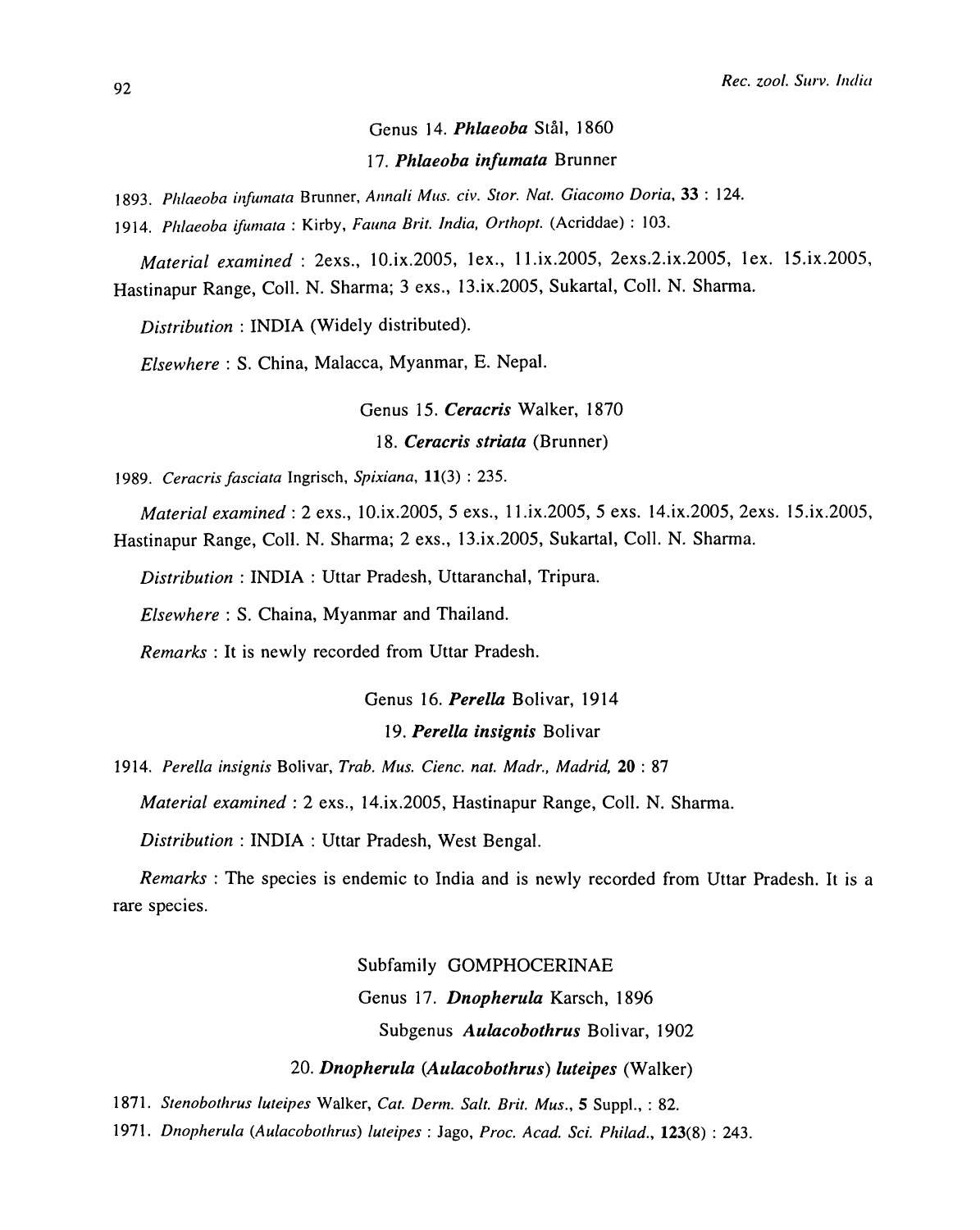*Material examined* : 2 exs., 10.ix.2005, 3exs., 11.ix.2005, 2 exs. 14.ix.2005, 1ex. 15.ix.2005, Hastinapur Range, ColI. N. Sharma; 2 exs., 13.ix.2005, Sukartal, ColI. N. Sharma; 1 ex., 17.ix.2005, Dhanora Range, ColI. N. Sharma.

*Distribution* : INDIA: Uttar Pradesh, Assam, Bihar Delhi, Himachal Pradesh, Jammu and Kashmir, Karnataka, Madhya Pradesh, Maharastra, Orissa, Tamil Nadu, Uttaranchal, West Bengal.

*Elsewhere:* Myanmar, Sri Lanka, N. America, China, Europe, Japan.

## *21. Dnopherula (Aulacobothrus) decisus* (Walker)

*1871. Stenobotlzrus decisus* Walker, *Cat. Derm. Salt. Br. Mus.,* 5 : 80.

*1971. Dnopherula (Aulacobothrus) decisus* : Jago, *Proc. A cad. Sci. nat. Philad.,* 123(8) : 24.

*Material examined* : lex. 15.ix.2005, Hastinapur Range, Coll. N. Sharma; Coll. N. Sharma; 3 exs., 17.ix.2005, Dhanora Range, Coll. N. Sharma.

*Distribution:* INDIA: Uttar Pradesh, Uttaranchal, Arunachal Pradesh, Karnataka, Maharastra.

*Remarks:* This species is limited in distribution.

Subfamily OEDIPODINAE Genus 18. *Aiolopus* Fieber, 1853

## *22. Aiolopus thalassinus tamulus* (Fabricius)

*1798. Gryllus tamulus* Fabricius, *Ent. Syst. Supp!.,* : 195.

*1968. Aiolopus thalassinus tamulus* : *Hollis, Bull. Brit. Mus. nat. Hist.* (Ent.), 22(7) : 347.

*Material examined* : 1 ex., 10.ix.2005, 1 ex. 14.ix.2005, 1exs. 15.ix.2005, Hastinapur Range, Coll. N. Sharma; 3 exs., 17.ix.2005, Dhanora Range, Coll. N. Sharma.

*Distribution* : INDIA : Uttar Pradesh, Aridaman & Nicobar Islands, Bihar, Delhi, Himachal Pradesh, Karnataka, Madhya Pradesh, Rajasthan, Tamil Nadu, Uttaranchal, West Bengal.

*Elsew!tere* : Australia, Bangladesh, Borneo, Celebes, China, Hainan, Hong Kong, Japan, Java, Malaya, Myanmar, New Guinea, Papua, Philippines, Singapore, Sri Lanka, Sumatra, Taiwan, Thailand and Timor.

*Remarks:* This species is recorded throughout Oriental region and extends upto Australia.

## Genus 19. *Oedaleus* Fieber, 1853 *23. Oedaleus abruptus* (Thunberg)

*1815. Gryllus abruptus* Thunberg, *Mem. A cad. Sc. St. Petersb.,* 5 : 233.

*1981. Oedaleus abruptus* : Ritchie, *Bull. Brit. Mus. nat. Hist. (Ent),* 42(3) : 104-107.

*Material examined:* 2 exs., 13.ix.2005, Sukartal, ColI. N. Sharma.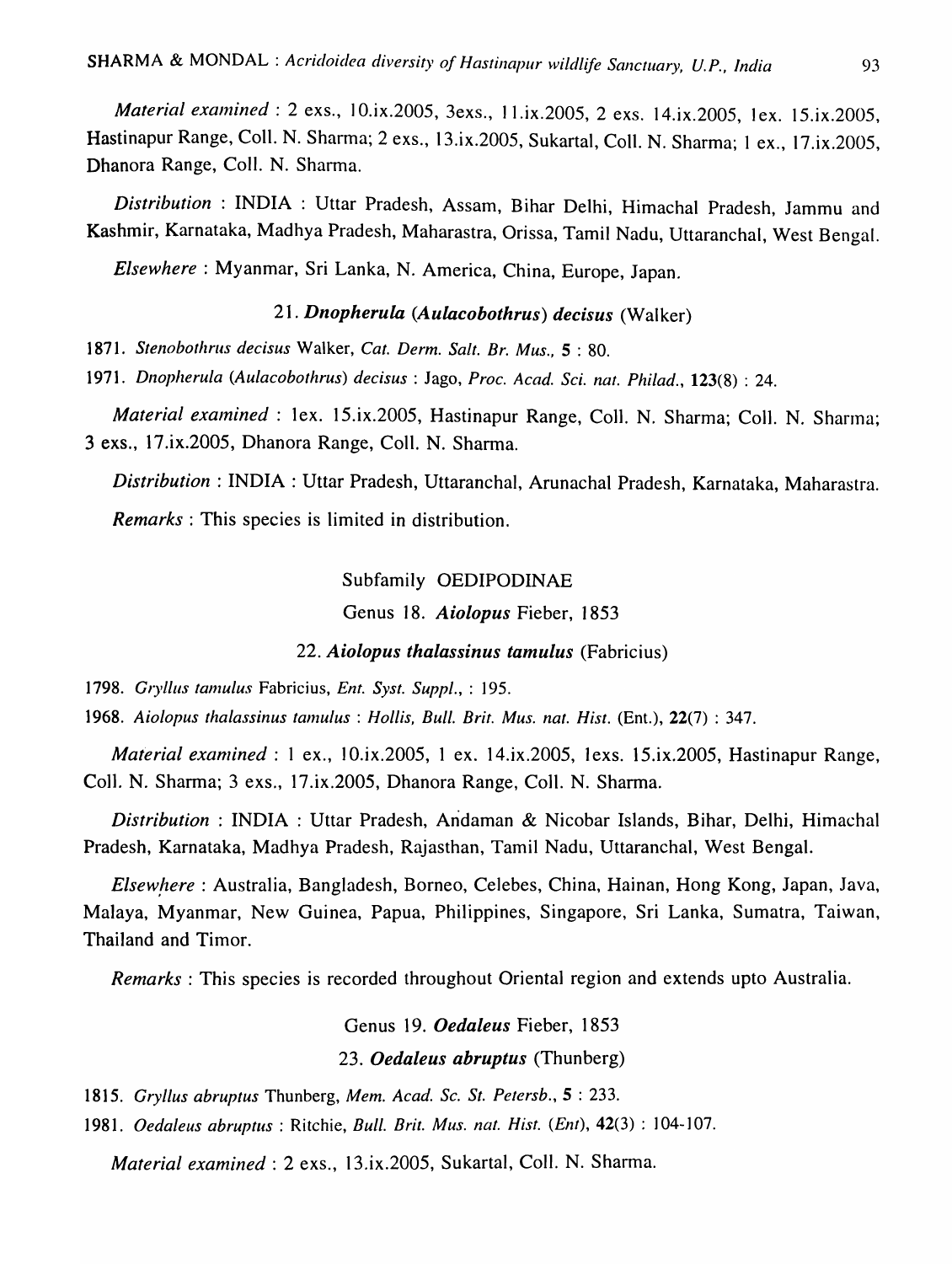*Distribution:* INDIA: Uttar Pradesh, Andhra Pradesh, Bihar, Goa, Himachal Pradesh, Jammu & Kashmir, Karnataka, Kerala, Madhaya Pradesh, Meghalaya, Orissa, Rajasthan, Tamil Nadu, West Bengal.

*Elsewhere* : Afghanisthan, Bangladesh, China, Indo-Chaina, Myanmar, Nepal, Pakistan, Sri Lanka and Thailand.

*Remarks* : It is widely distributed species.

Genus 20. *Gastrimargus* Saussure, 1884

### *24. Gastrimargus africanus africanus* (Saussure)

*1888. Oedaleus (Gastrimargus) marmoratus var. africana* Saussure, *Mem. Soc. Phys. Hist. nat. Geneve,*   $30(1) : 39.$ 

1982. Gastrimargus africanus africanus : Ritchie, *Bull. Brit. Mus. nat. Hist. (Ent.)*, 44(4) : 248.

*Material examined:* 2 exs., 10.ix.2005, 3 exs., ll.ix.2005, 2 exs. 14.ix.2005, 2exs. 15.ix.2005, Hastinapur Range, CoIl. N. Sharma.

*Distribution:* INDIA: Uttar Pradesh, Andhra Pradesh, Bihar, Delhi, Goa, Himachal Pradesh, Karnataka, Orissa, Sikkim, Uttaranchal, West Bengal.

*Elsewhere:* Nepal, Saudi Arabia, Sri Lanka, Thailand, Tibet and Yemen A. R.

### Genus 21. *Trilophidia* Stål, 1873

### *25. Trilophidia annulata* (Thunberg)

*1815. Gryllus annulatus* Thunberg, *Mem. A cad. Sci. St. Petersb.,* 5 : 234.

*1965. Trilophidia annulata* : Hollis, *Trans. R. ent. Soc. London,* 117.(8) : 251.

*Material examined:* 3exs., 10.ix.2005, 3exs., ll.ix.2005, 2 exs. 14.ix.2005, 4 exs. 15.ix.2005, Hastinapur Range, Coli. N. Sharma; 4 exs., 13.ix.2005, Sukartal, Coli. N. Sharma; 3 exs., 17.ix.2005, Dhanora Range, CoIl. N. Sharma.

*Distribution:* INDIA: Andhra Pradesh, Bihar, Goa, Himachal Pradesh, Karnataka, Madhya Pradesh, Orissa, Sikkim, Tamil Nadu, and West Bengal.

*Elsewhere* : Afghanistan, Bangladesh, Borneo, South China, Japan, Java, Korea, Malayasia, Mongolia, Myanmar, Nepal, Pakistan, Philippines, Sarawak, Singapore, Sri Lanka, Sumatra, Taiwan, Thailand, Vietnam.

## ACKNOWLEDGEMENT

The authors are grateful to Director, Zoological Survey of India, Kolkata and Dr. A.K. Hazra, Head, Division of Entomology A & B, Zoological Survey of India, Kolkata for providing facilities and encouragement.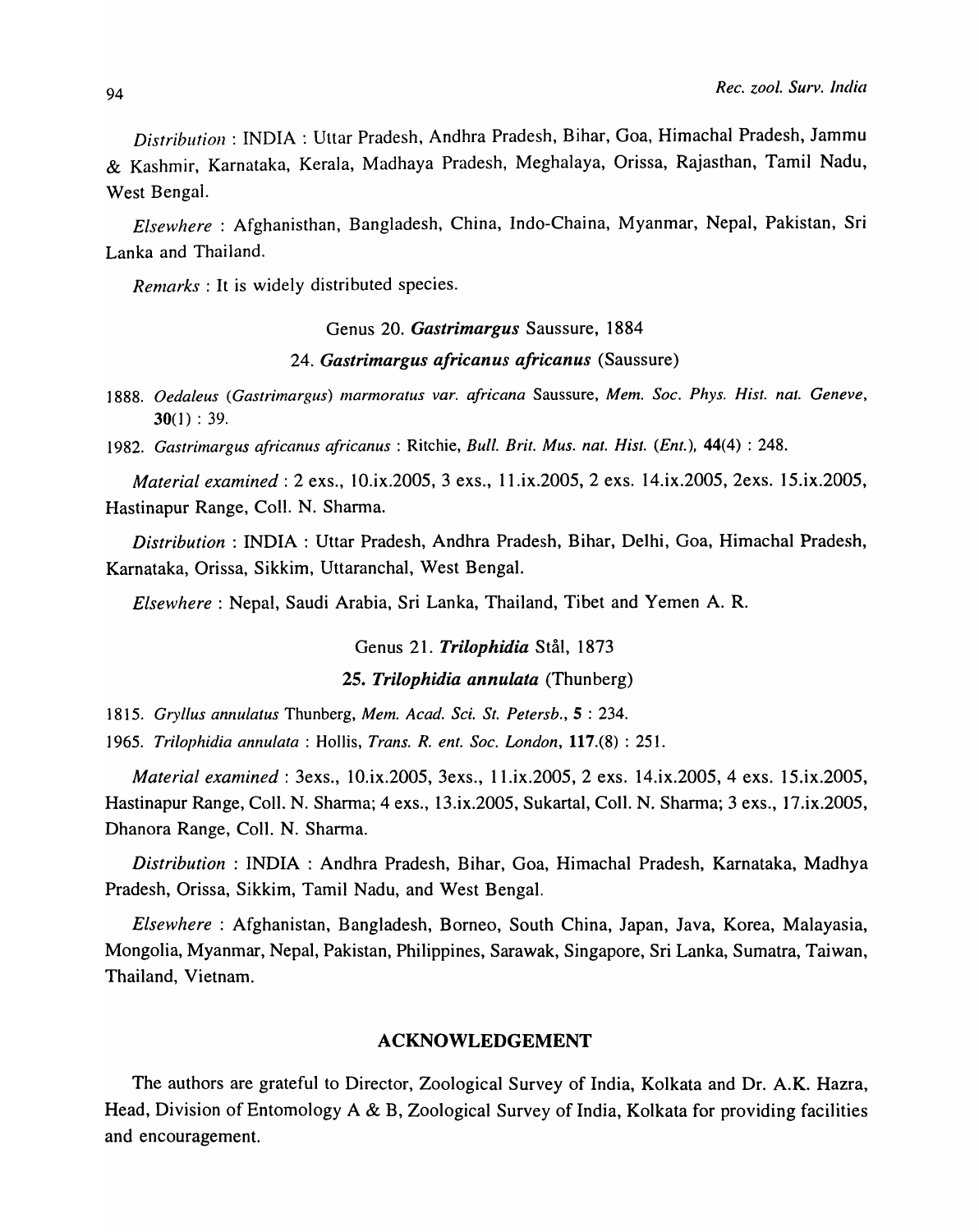#### REFERENCES

- Banerjee, S.K. and Kevan, D.K. MCE. 1960. A preliminary revision of the genus Atractomorpha Saussure, 1862 (Orthoptera : Acridoidea : Pyrgomorphidae). *Treubia,* 25 : 165-189.
- Bhowmik, H.K. 1986. Grasshoppers fauna of West Bengal, India (Orthptera : Acrididae). *Technical Monograph No.* 14, pp. 1-180.
- Bolivar, I. 1914. Estudios entomelogicos, segunda parte. *Trab. Mus. Cienc. nat. Madr.,* 20 : 1-1 10.
- Bolivar, I. 1918. Contribution al conocimiento de la fauna indica Orthoptera (Locustidae vel Acridiidae). *Revta R. A cad. Cienc. Exact. Fis nat. Madr.,* 16 : 278-89, 374-412.
- Dirsh, V.M. 1954. Revision of the species of the genus *Acrida* Linn. (Orthoptera : Acrididae). *Bull. Soc. Faunad. Ler. d' ent., Cairo,* 38 : 107-160, 8 maps.
- Dirsh, V.M. 1958. Revision of the genus *Eyprepocnemis* Fiebr, 1853 (Orthoptera : Acridoidea). *Proc. R. ent. Soc. Lond.,* B, 27 : 33-45, 27 figs.
- Dirsh, V.M. and Uvarov, B.P. 1953. Preliminary diagnosis of new genera and new synonymy in Acrididae. *Tijdschr. Ent. Amsterdam,* 96(3) : 231-237.
- Hazra, A.K., Tandon, S.K., Shishodia, M.S., Dey., A. and Mondal, S.K. 1993. The Acridoidea (Insecta: Orthoptera) of West Bengal. *Fauna of West Bengal, State Fauna Series 3,*  (Part 4) : 287-234 (Zoological Survey of India).
- Henry, G.M. 1940. New and little known South Indian Acrididae (Orthoptera). *Trans. R. ent. Soc. Lond.,* 90 : 497-540, 18 figs.
- Hollis, D. 1965. A revision of the genus *Trilophidia* Stal (Orthoptera : Acridoidea) *Trans. R. ent. Soc. Lond.,* 117(8) : 245-262, 33 figs.
- Hollis, D. 1968. A revision of the genus *Ai/opus* Fibr (Orthoptera : Acridoidea). *Bull. Br. Mils. Nat. Hist. (Ent.),* London, 22(7) : 307-355, 102 text figs.
- Hollis, D. 1971. A preliminary revision of the genus Oxya Audinet-Serville (Orthoptera : Acridoidea). *Bull. Br. Mus. Nat. Hist. (Ent.),* London, 26(7) : 269-343.
- Hollis, D. 1975. A review of the subfamily Oxyinae (Orthoptera : Acridoidea). *Bull. Br. Mus. Nat. Hist. (Ent.),* London, 31(6) : 191-234.
- Kirby, W.F. 1914. The fauna of British India, including Ceylon and Burma, Orthoptera (Acrididae).  $ix + 296$ pp, London.
- Mason, I.B. 1973. A revision of the genera *Hieroglyphus* Krauss, *Parahieroglyphus* Carl and *Hieroglyphodes* Uvarov (Orthoptera : Acroidea). *Bull. Br. Mus. Nat. Hist. (Ent.),* London, 28(1) : 507-560, 12 text figs., 4 maps.
- Nawab, A. 2000. Plant species composition and structure of Hastinapur Wildlife Sanctuary, U.P. India. M.Sc. Dissertation, Aligarh Muslim University, Aligarh, India
- Ritchie, I.M. 1981. A taxonomic revision of the genus *Odealeus* Fiber (Orthoptera : Acrididae). *Bull. Br. Mus. Nat. Hist. (Ent.),* London, 42(3) : 83-183.
- Ritchie, J.M. 1982. A taxonomic revision of the genus *Gastrimargus* Saussure (Orthoptera : Acrididae). *Bull. Br. Mus. Nat. Hist. (Ent.),* London, 44(3) : 239-329.